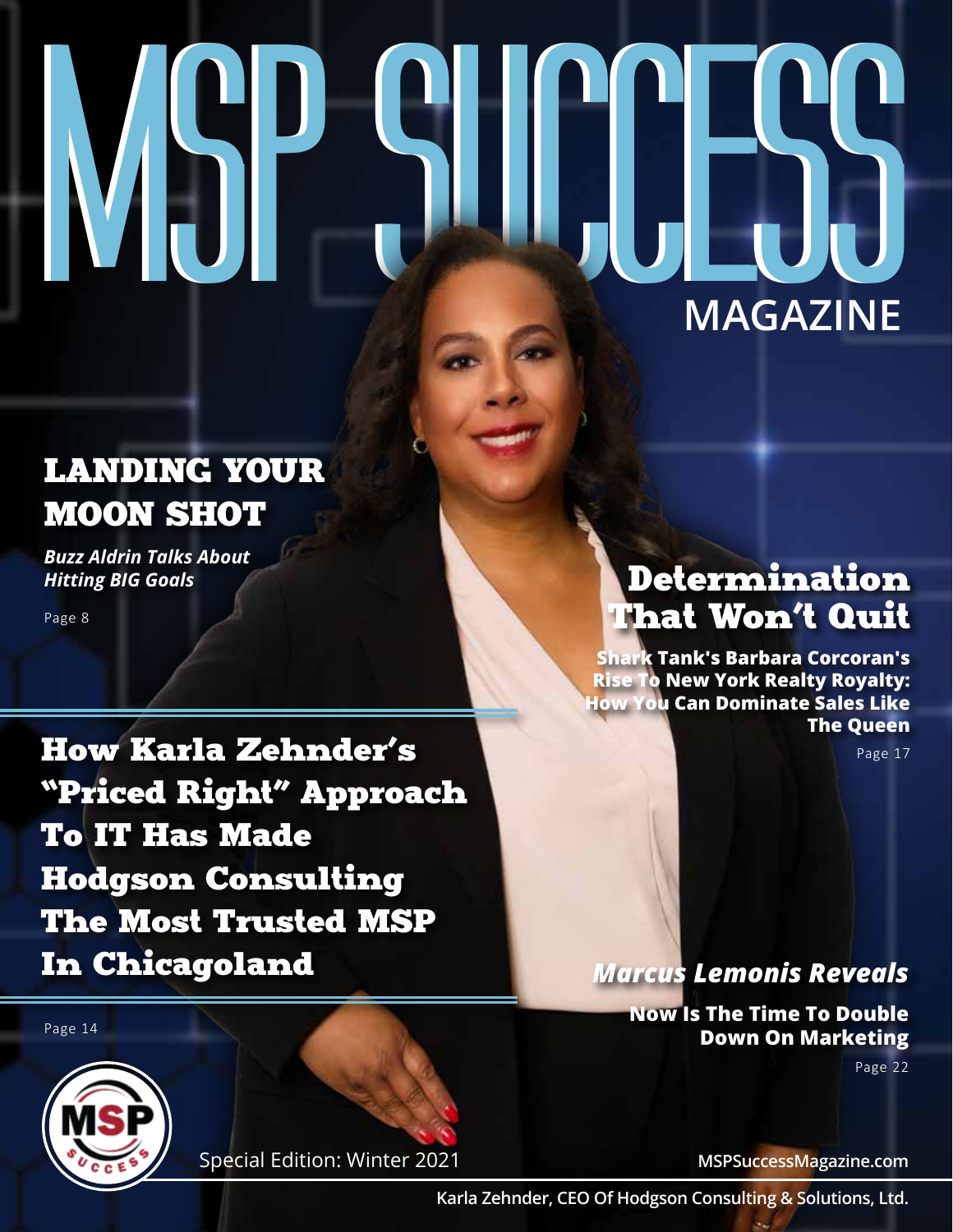#### 4

**Letter From The Editor** 

#### 6

**Rockefeller Habits Checklist: Part 1**

**5 Tried-And-True Strategies For Sustainable Growth**

#### 8

**Landing Your Moon Shot**

**Buzz Alrdin Talks to 1,000 MSPs About Hitting Big Goals**

#### 16

**Barbara Corcoran On Hiring The BEST Sales Team To Innovate Your MSP**

#### 22

**Marcus Lemonis' Keys To MSPs Thriving During A Crisis**

#### 26

#### **Words Of Wisdom**

**Take A Page From These Experts' Books**

Buccess more at the second of the MEPaperCo.com/sustainability.html. The paper used in the production of MSP Success Magazine includes post-consumer waste and is produced using sound environmental practices, waste reduction, and energy-efficient operations. Our paper has FSC certification and passes the SFI Chain-of-Custody Standard. Read more at

# Special Edition: Winter 2021 **CONTENTS**

14 14

**MSP Success Business Feature Karla Zehnder**